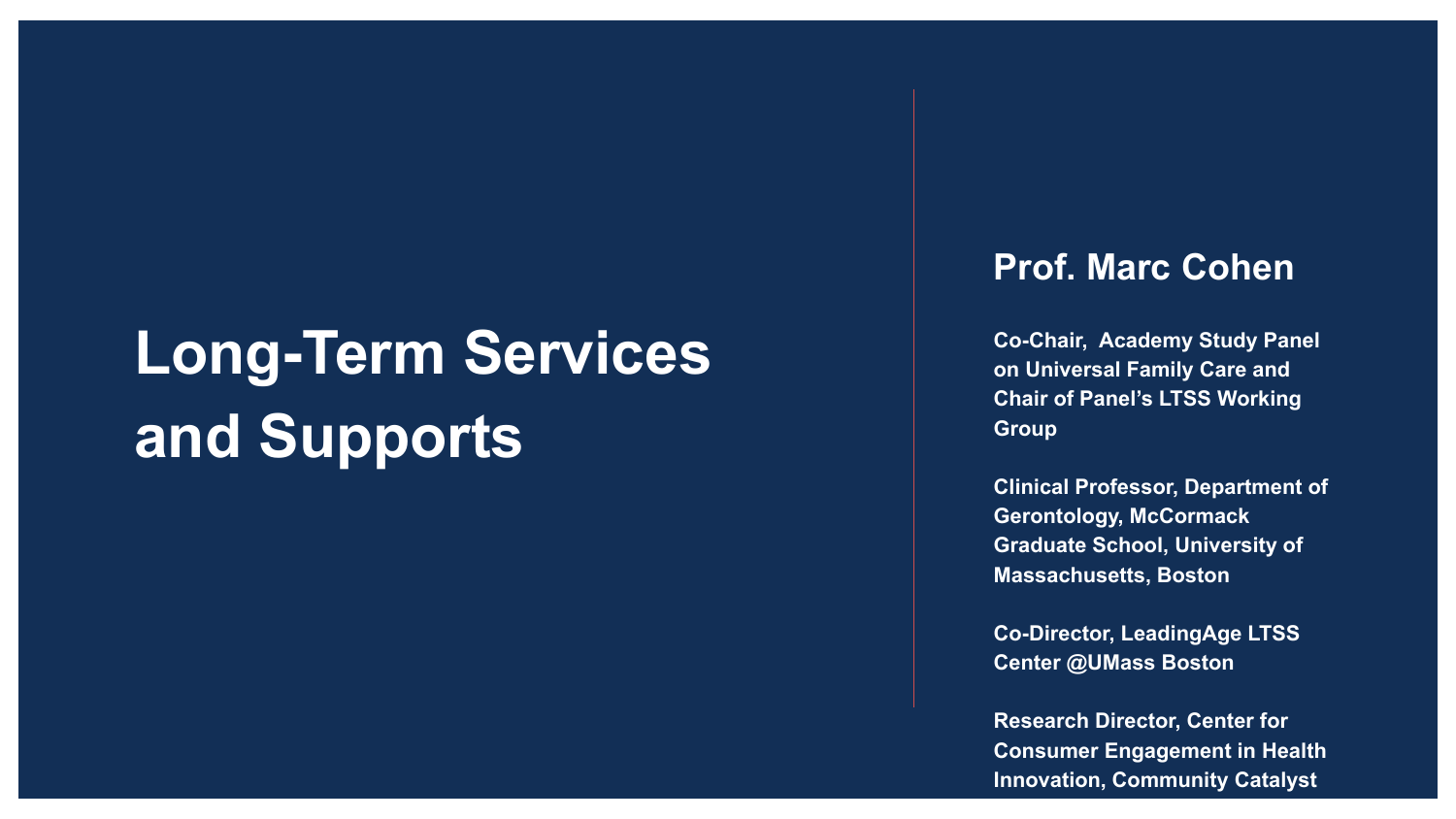## **Key Social Insurance Program Structure Considerations**

- Social insurance approach
- Eligible population
- Generational transition issues
- Timing and duration of coverage
	- $\triangleright$  First dollar (front-end coverage)
	- $\triangleright$  Catastrophic Coverage (back-end)
	- $\triangleright$  Comprehensive coverage
- Benefit eligibility criteria
- Level of benefit payment
- Form of benefit (cash-service reimbursement continuum)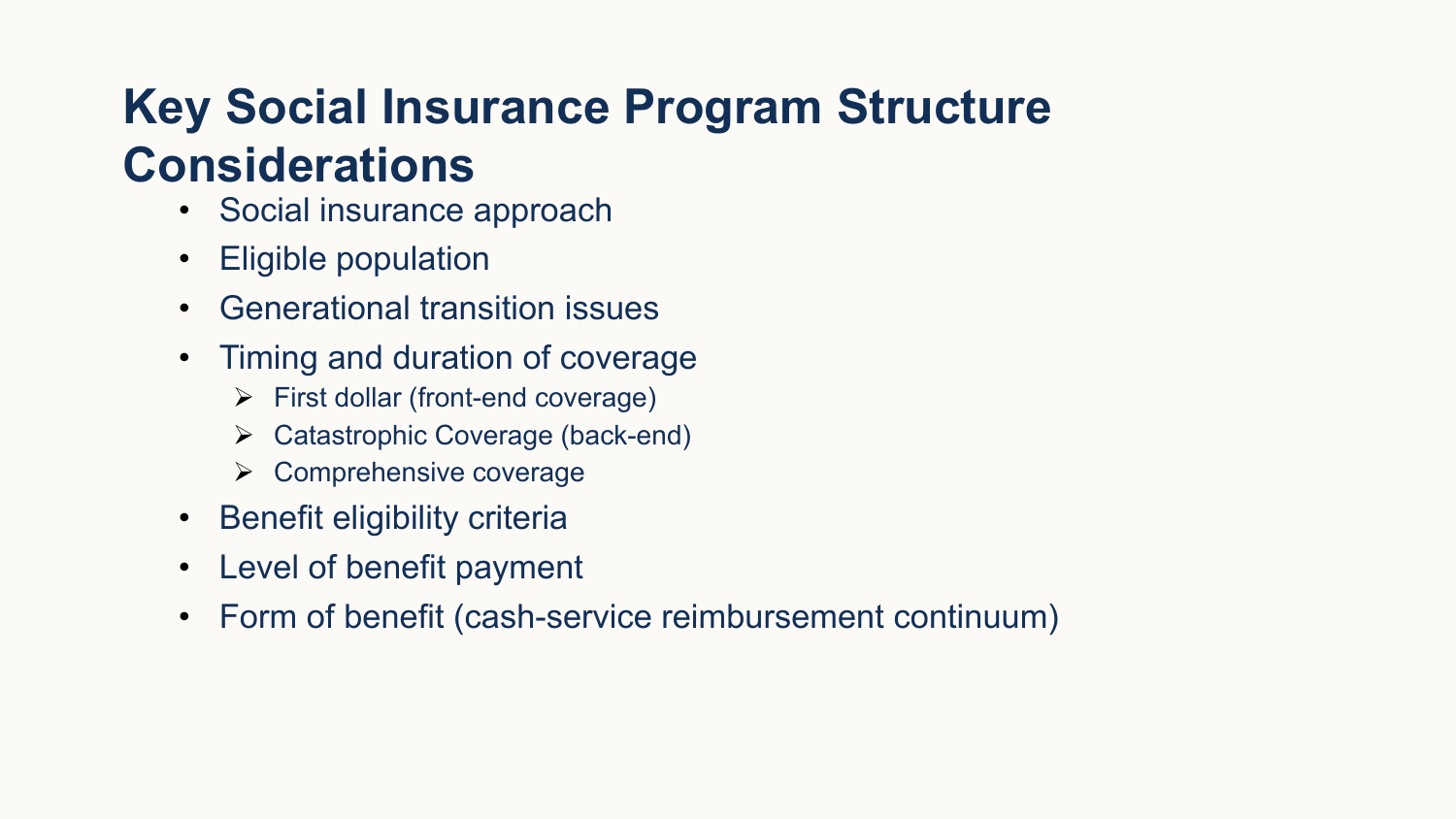### Who Would Benefit from Alternative Coverage Durations and Start Times?

65 in 2015-19 with LTSS Need Turning Persons ð Share



Projected Duration of LTSS Need among Seniors with Need

Source: Melissa Favreault and Judith Dey, "Long-Term Services and Supports for Older Americans: Risks and Financing Research Brief," Office of the Assistant Secretary for Planning and Evaluation, U.S. Department of Health and Human Services, Washington, D.C., February, 2016,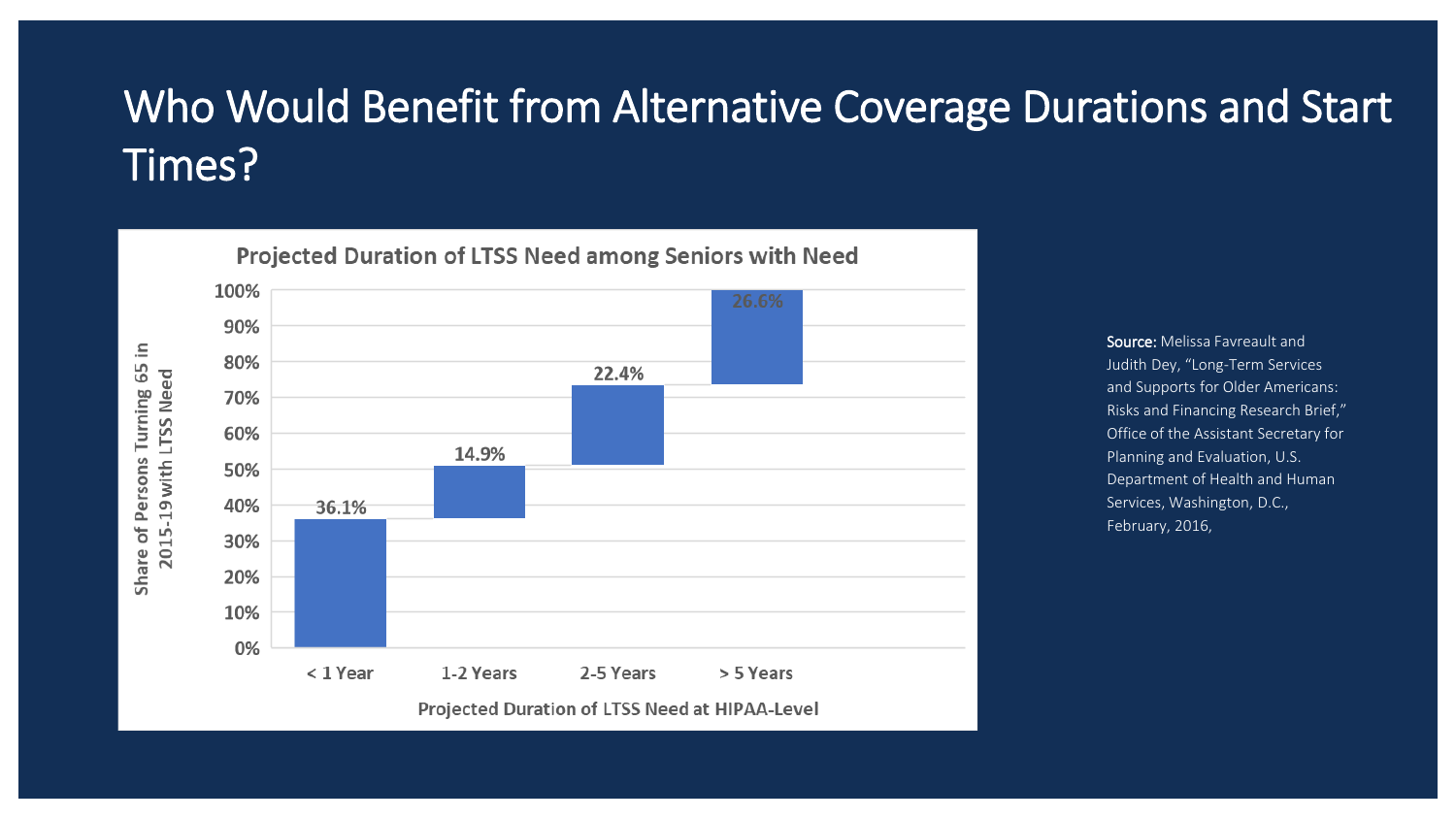## **Financing Sources and Considerations**

#### **Sources**

#### **Existing Federal Social Insurance Programs**

- Social Security
- Medicare Part A
- Medicare Parts B and D
- Medicare net investment income tax

#### **Existing State Social Insurance Programs**

- Workers compensation
- Unemployment insurance
- Paid family and medical leave

#### **Additional Potential Funding Approaches**

- Taxes
- Fees
- **Premiums**

#### **Considerations**

- Pay As You Go vs. Pre-Funding
- Size of tax base
- Fiscal sustainability
- Political sustainability
- Affordability
- Connection with program benefits
- Using more than one funding source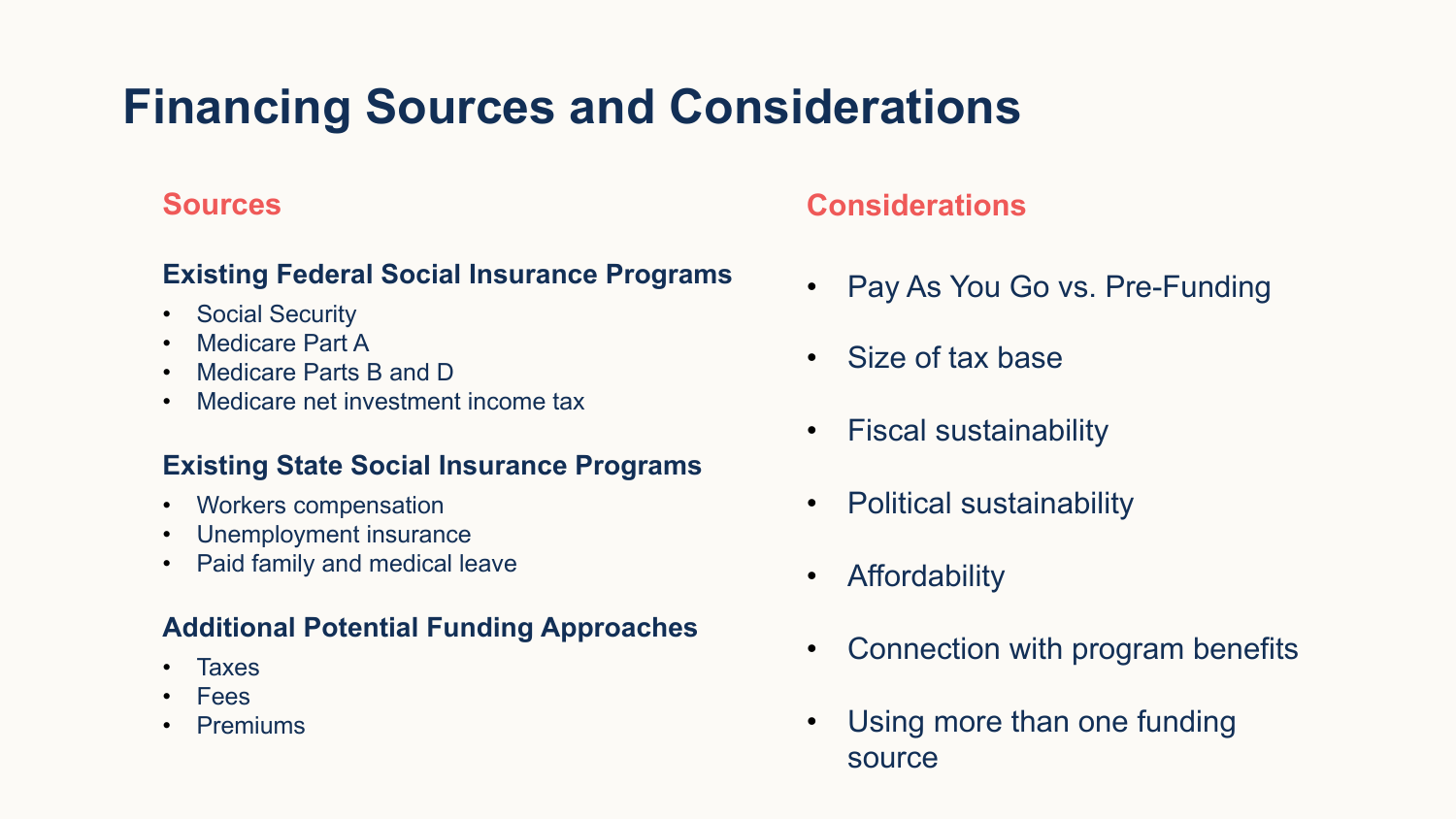## **Payment & Delivery System Integration**

### Coordination of benefits with other payers

- Who is second payer?
- Coordination of benefits with private insurance

### Federal Medicaid funding issues

- How to assure no loss of Federal Matching
- Are program benefits considered income?

### Integration of LTSS and medical care

• How to integrate with coordinated delivery systems?